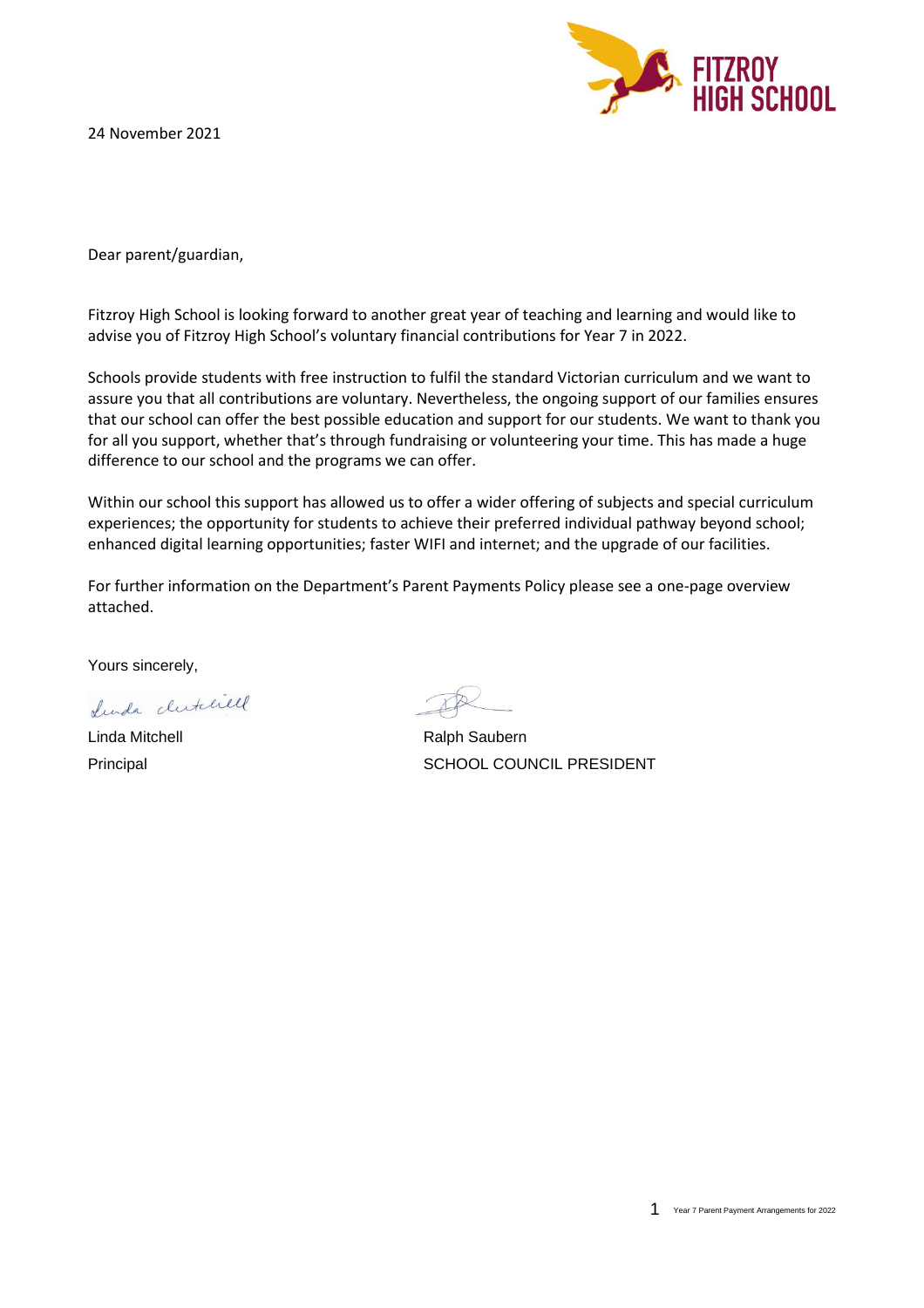

| Curriculum Contributions - items and activities that students use, or participate in, to<br>access the Curriculum                                                                                                                                                                                                                                                                                                                                                                                                                                          | <b>Amount</b> |
|------------------------------------------------------------------------------------------------------------------------------------------------------------------------------------------------------------------------------------------------------------------------------------------------------------------------------------------------------------------------------------------------------------------------------------------------------------------------------------------------------------------------------------------------------------|---------------|
| <b>Student ID Card</b><br>Subject specific materials and equipment - English, Mathematics, Humanities,<br>٠<br>Languages, Science, Arts, Performing Arts, Technology, Food Studies, Health<br>and Physical Education<br>Provision and upkeep of school devices, peripherals and ICT - devices owned<br>$\bullet$<br>by the school, class sets, device configuration, maintenance, and<br>server/system costs<br>Excursions, incursions and guest speakers to meet core curriculum study<br>٠<br>requirements.<br>Interschool and House Sports programs     | \$300         |
|                                                                                                                                                                                                                                                                                                                                                                                                                                                                                                                                                            |               |
| Other Contributions - for non-curriculum items and activities                                                                                                                                                                                                                                                                                                                                                                                                                                                                                              | <b>Amount</b> |
| Student and parent communication tools - Compass<br>$\bullet$<br>Enhanced student support - careers planning, lunchtime clubs, language<br>٠<br>conversations, tutor programs<br>Enhanced wellbeing support - wellbeing programs, school counsellors, mental<br>$\bullet$<br>health practitioners<br>Lockers/locker maintenance<br>$\bullet$<br>Engaging staff through local payroll - artists in residence, coaches, mentors,<br>$\bullet$<br>additional wellbeing and learning support staff<br>School grounds maintenance and improvements<br>$\bullet$ | \$50          |
| First aid and hygiene costs<br>$\bullet$<br>Use and upkeep of specialised facilities on campus - gym and fitness studios,<br>$\bullet$<br>music facilities, maker spaces, lunchtime clubs                                                                                                                                                                                                                                                                                                                                                                  |               |

| <b>Tax deductible contributions</b>                                                                                                                                                                               |    |
|-------------------------------------------------------------------------------------------------------------------------------------------------------------------------------------------------------------------|----|
| <b>Building fund.</b> A tax-deductible contribution to support renovations, upgrades, and<br>maintenance of school infrastructure. (insert amount if you wish to make tax deductible contributions)               |    |
| Library fund. A tax-deductible contribution to support book purchases and other<br>equipment that sustain the library as a valuable resource. (insert amount if you wish to make tax<br>deductible contributions) | \$ |
| <b>Total tax deductible contributions</b> (if you wish to make tax deductible contributions)                                                                                                                      |    |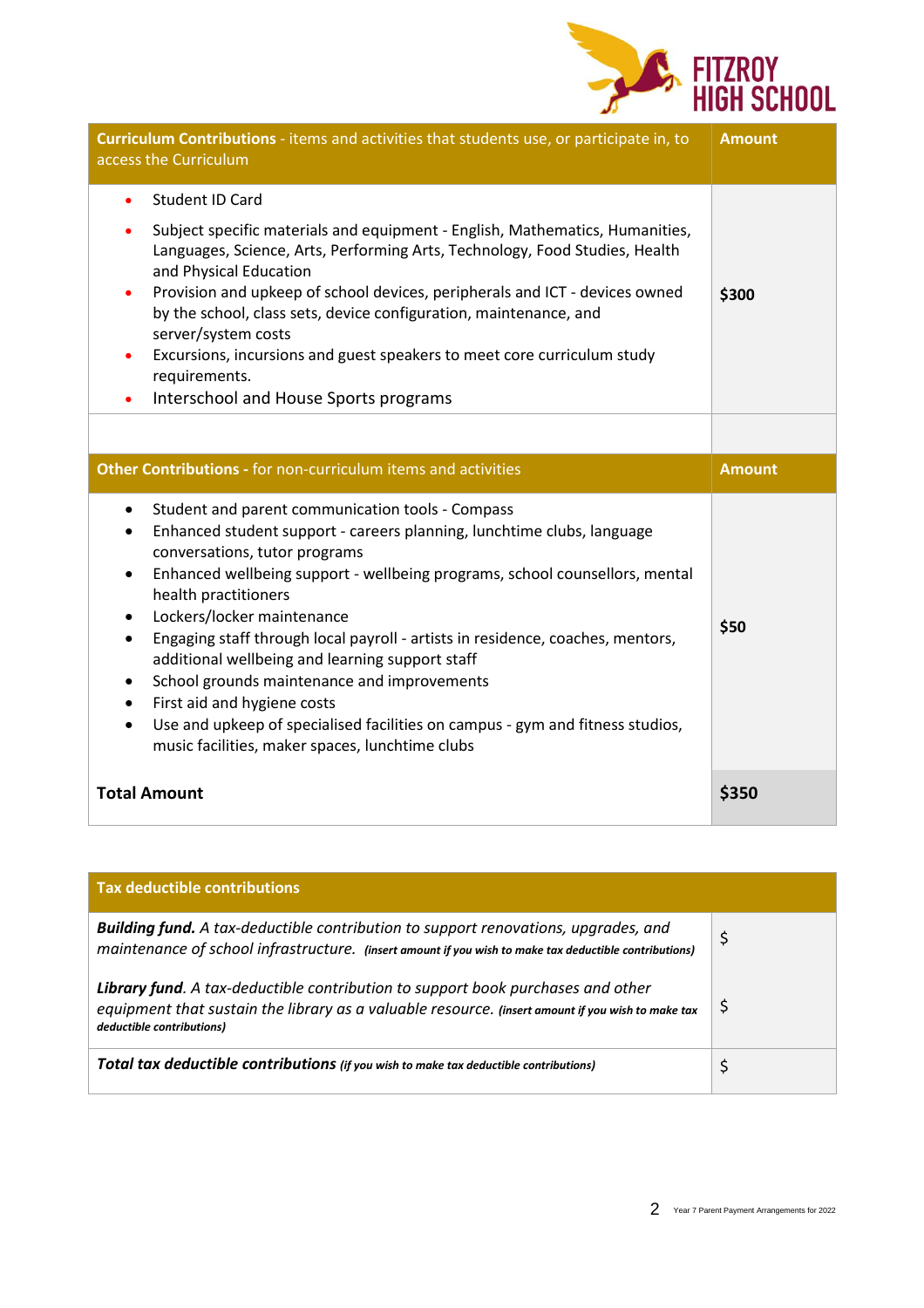

#### **Extra-Curricular Items and Activities**

Fitzroy High School offers a range of items and activities that enhance or broaden the schooling experience of students and are above and beyond what the school provides in order to deliver the Curriculum. These are provided on a user-pays basis.

If you would like to purchase an item or activity for your child, please indicate on the table below and return this to the school by 10 December 2021.

| <b>Extra-Curricular Items and Activities</b>        | <b>Amount</b> | <b>Purchase</b><br>(Please tick) |
|-----------------------------------------------------|---------------|----------------------------------|
| Year 7 school camp                                  | \$400         |                                  |
| Private music lessons Enrol here                    | \$1,580       |                                  |
| Other optional camps and excursions to be scheduled | <b>TBA</b>    |                                  |
| <b>Total Extra-curricular Items and Activities</b>  |               |                                  |

#### **Total**

| <b>Category</b>                              |    |
|----------------------------------------------|----|
| <b>Curriculum Contributions</b>              | \$ |
| <b>Other Contributions</b>                   | \$ |
| Tax deductible contributions                 | \$ |
| <b>Extra-Curricular Items and Activities</b> | \$ |
| Total Payment $\frac{1}{5}$                  |    |

## **Educational items for students to own - Booklist**

A list of items that the school recommends you purchase from Campion booksellers for your child to individually own and use can be found at the address below. This includes online text resources that can only be purchased from Campion, the preferred booklist supplier (access to these resources is provided to students by the school). All other items can be sourced from alternative suppliers.

How to access and make your order online-

Year 7 Booklist [Click here to order online](https://order.campion.com.au/index.html#resourceListListView?code=P34YMWMC) use **GX4H** as the code

**Orders placed by 17 December are delivered free to your home between 5th and 25th January 2022.**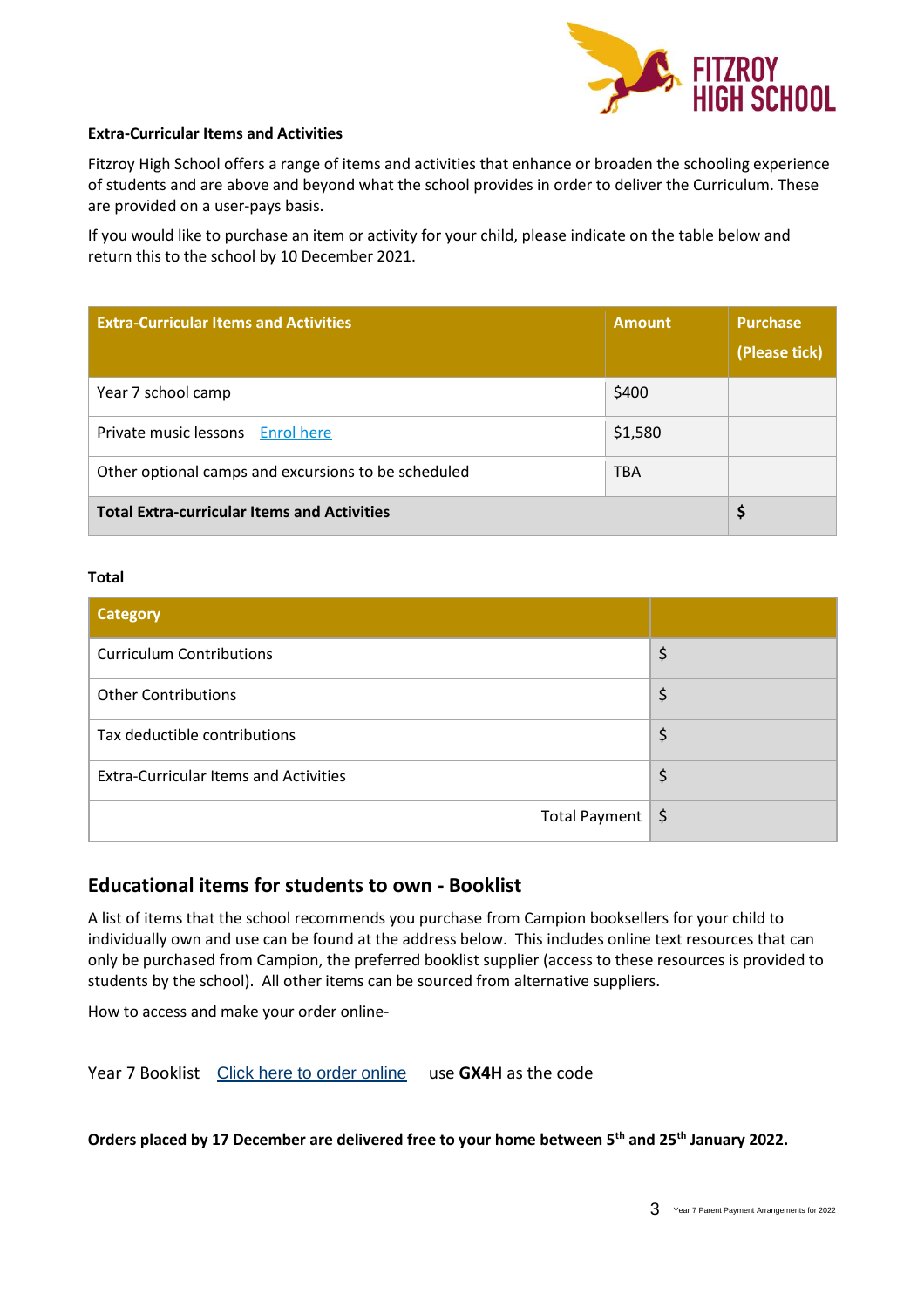

## **Financial Support for Families**

Fitzroy High School understands that some families may experience financial difficulty and offers a range of support options, including:

- the Camps, Sports and Excursions Fund
- State Schools Relief Committee
- flexible payment arrangements for voluntary and other contributions

For a confidential discussion about accessing these services, or if you would like to discuss alternative payment arrangements, contact:

Ross McDonald Ph: 03 9488 1900 Email: rossm@fitzroyhs.vic.edu.au

## **Payment methods**

**Compass –** Payments Centre at the top right of your parent portal allows you to pay online by credit card. Payment may be made in full or by selecting one of the payment plan options.

**Direct Deposit** – funds may be credited to our school bank account. It is essential that you include your **Family Code** *(same as your Compass id)* or **Student Name and** a brief description of what the payment is for e.g. "*BAR0002 Essential Items", "WIL0023 Year 7 Camp", "Will Smith Essential Items"* etc.

Bank Australia BSB 313 140 Account Number 12078730

**In person or by phone** - using cash, cheque or EFT including credit cards. Please bring this form when making payment.

**Credit card payment form** – you may choose to return this form to the General Office – single use only – details are securely shredded after first use.

| Please take payment from the following card            |  |
|--------------------------------------------------------|--|
| Visa / MasterCard (Please circle selected card type)   |  |
|                                                        |  |
| <b>CCV Number</b><br>(last 3 digits on signature line) |  |
|                                                        |  |
| S.                                                     |  |
|                                                        |  |
|                                                        |  |

## **Refunds**

Parent requests for refunds are subject to the discretion of the school and made on a case-by-case basis. Refunds will be provided where the school deems it is reasonable and fair to do so, taking into consideration whether a cost has been incurred, the Department's Parent Payment Policy and Guidance, Financial Help for Families Policy and any other relevant information.